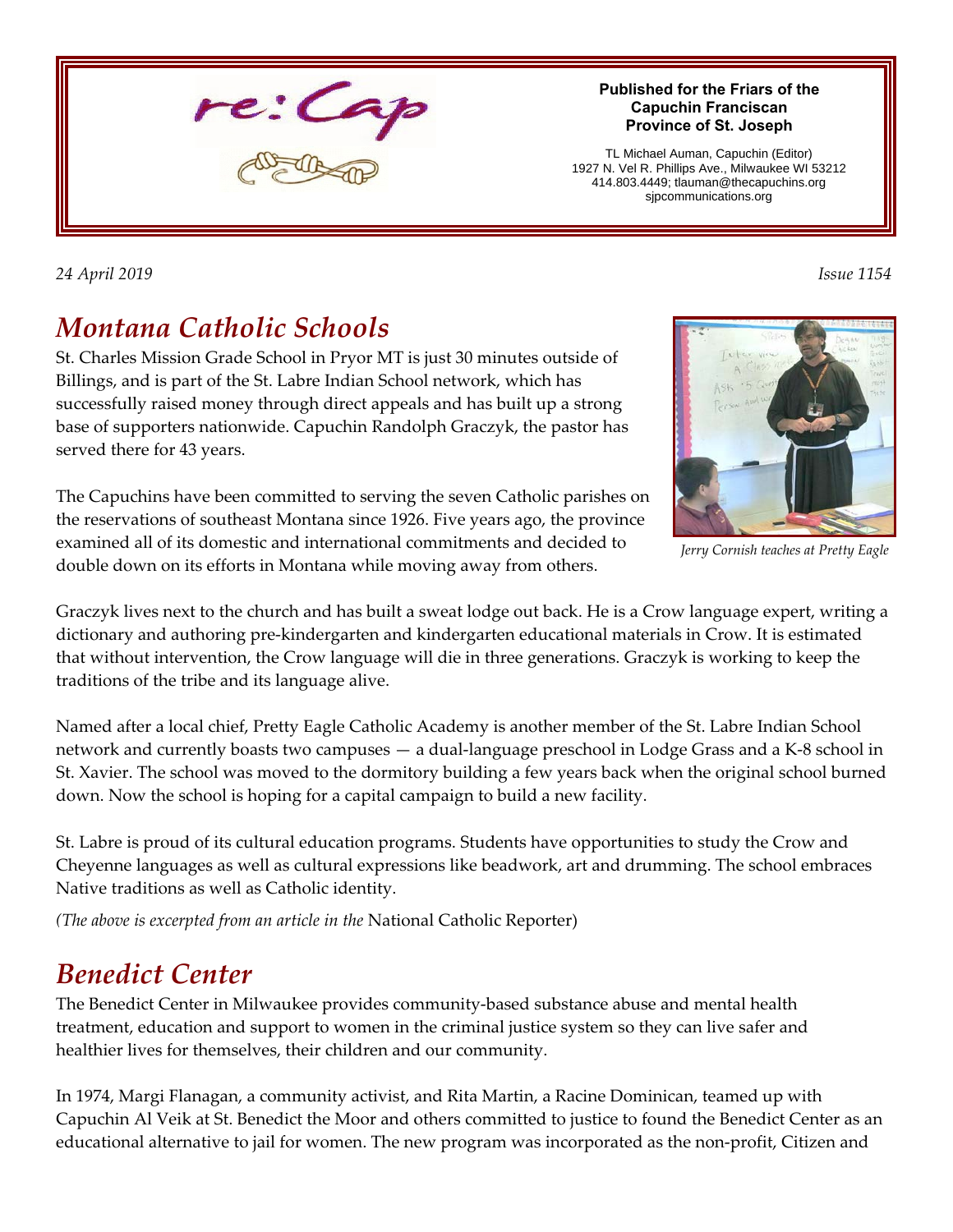Offender Programs in Education, or COPE. The following year, it became the Benedict Center for Criminal Justice, and in 1990 the name was simplified to the Benedict Center.



*Jacob Schultz*

On April 15th, Jacob Schultz gave a presentation to the friends of the Benedict Center in Milwaukee. His presentation compared the mission values of the Capuchins to the values of the Benedict Center and how they align with each other. He mentioned some of the key dates in the history of the Benedict Center: when it was founded, the changes in its name, and when it moved to various locations. The Benedict Center has participated in the jail chaplaincy and the Citizens Advisory Council, the Day Reporting Center and the Restorative Justice program.

### *Prayer and contemplation*

Joseph Babcock is from Port Washington, Wisconsin. His family also spent a considerable amount of time in Belleair Beach, Florida. Joe has an older sister in North Carolina and a younger brother in Wisconsin.



*Joseph Babcock*

During high school, Francis of Assisi's writings were the catalyst for Joe to make the Catholic faith truly his own. His example of utter dependence upon God and intimate union with Christ crucified struck him profoundly.

Joe is a strong extrovert, and ministering with people comes more or less easily to him. He says that "it is a great privilege whenever our Franciscan life has allowed me to enter into the lives of the poor like Francis did with the lepers. Actually, before entering the community, seeing the ministry of St. Ben's Community Meal in Milwaukee left a strong impression on me."

However, it is our life of prayer and contemplation that has impacted Joe the most. "This aspect of our life began to work on me during postulancy, where I struggled with meditation in particular. The novitiate is where I began to explore the goldmine that is our life of both contemplative prayer and liturgy."

Joe doesn't see the two aspects of our fraternity (prayer and ministry) as being opposed to each other. "In the context of our Franciscan life, they are integral. There are lots of kind, warm-hearted people who work in the secular realm of social work or even volunteerism. This is good, and there is a general need for that. But what we offer as brothers is more than that. We offer ourselves to the poor as men of prayer. Especially now, there is a great need for men of integrity and of prayer. I have been touched by countless experiences of praying with and for people in ministry. At the same time, as active religious, our life of prayer is shaped by our experiences with people. Our prayer in common and even in private is always social, because we carry to God the needs, the hopes, and the burdens of the poor with us in our hearts."

#### *Capuchin Soup Kitchen Choir Casts Its Musical Net All Over Metro Detroit.*

A very busy group directed by Cynthia Lockhart, the choir provides vocal entertainment and uplifting **spiritual** harmony at dozens of events this year, including health fairs, interfaith events, prayer services and fund-raisers to support its namesake soup kitchen in Detroit.

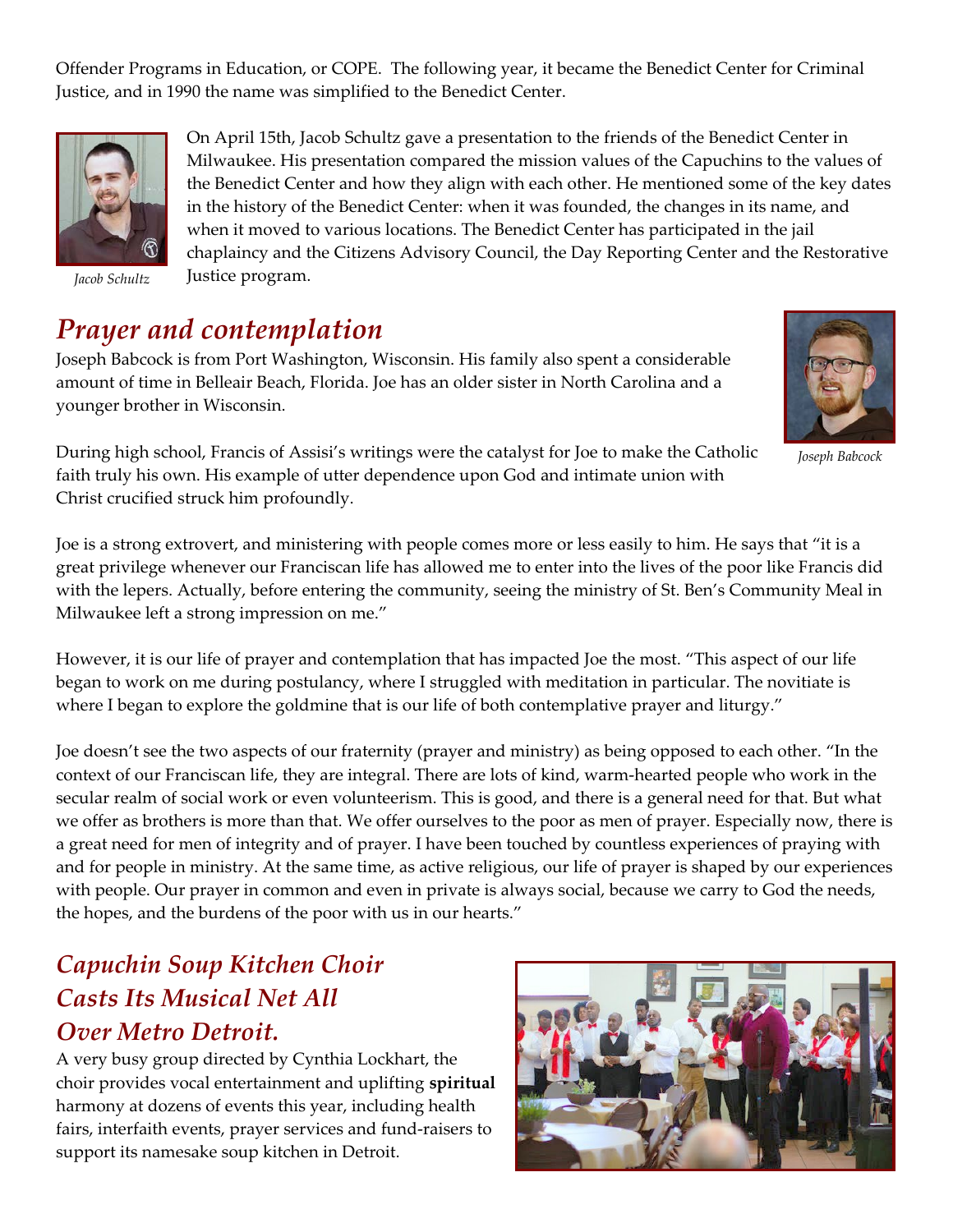There are 27 members of the Capuchin Soup Kitchen Choir today. In addition to benefit concerts, the choir can be found performing for patrons of the soup kitchen during special holidays and events such as Christmas, Easter, Black History Month or Thanksgiving.

# *We saw you at the Lenten Reflection retreat*

Dan Horan, OFM, was the presenter at the recent "Lenten Reflection" held at Marytown. The event included the Capuchin, Franciscan and Conventual friars in formation.





*Capuchin Soup Kitchen Observes Good Friday Through The Neighborhood*



# *Reconnecting*



On Tuesday, 9 April, Greg Boyle, SJ, founder of Homeboy Industries in Los Angeles, spoke at Dominican University in River Forest, IL. John Scherer and Gary Wegner studied Spanish with Greg at the Maryknoll Language Institute in Cochabamba, Bolivia in 1984. Greg spoke on the theme of radical kinship with a beautiful eloquence and humor. He also brought two men from Homeboy Industries who gave witness talks.

*Pictured at left: Peter Chinnappan, Greg Boyle, John Scherer and Fred Cabras.*